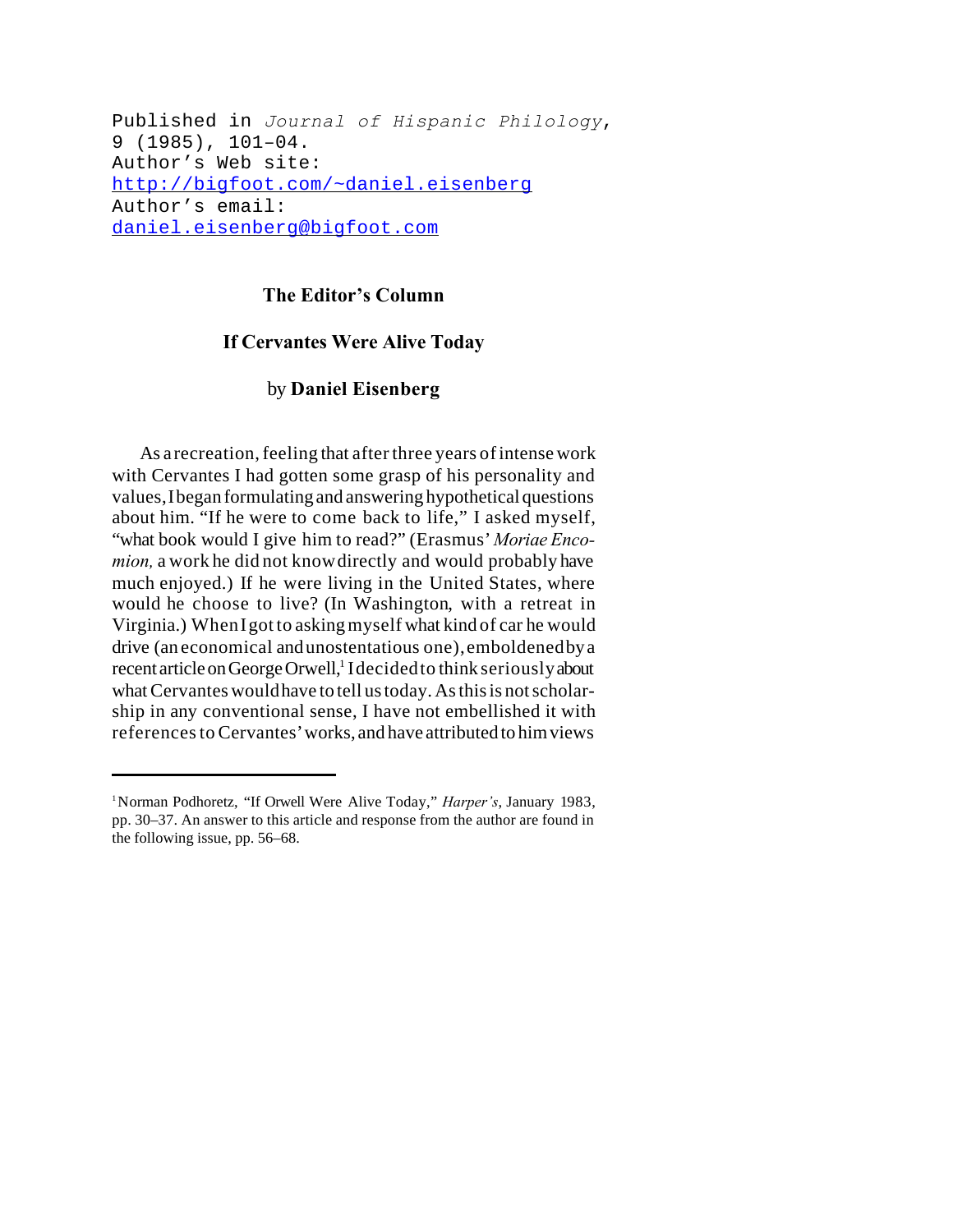for which there is no direct support in his writings.

Cervantes,looking at the world today, would find much that a Golden Age Spaniard could be proud of. The lands to which the *conquistadores*carriedthe cross andthe Spanishlanguage are,on the whole, still Catholic and still Spanish speaking. If the Lutherans andother non-Catholics were not defeated, at least they were contained; the religious map of the worldis muchasit wasinhis day. The Turks are confined to their homeland and a minuscule portionof the Balkan Peninsula. Piratry for financial gain is gone, although political kidnaping has unfortunately replaced it.

The independence of Spain's American colonies would no doubt cause Cervantes some sorrow, but he would, I believe, accept it.Revolt against anunjustruler hada considerable traditioninSpain;that of the *comuneros*inthe early sixteenth century was onlythe most recent example, and it was not much discussed inGoldenAge Spain, as if it were viewed as a national embarrassment that the king could have been wrong. Cervantes would certainlynote the role of the French in the American colonies' independence,andwouldprobablysee the Frenchdomination of Spain in the eighteenth century as the inevitable result of Golden Age Spain's failure to adhere to its traditional values.

Cervantes would surely appreciate the care with which our American founding fathers set forth in detail the justification for their precedent-setting revolution. Of the system of government theydevised, the onlypart a novelty (for legislative, judicial, and executive branches of government existedinHapsburg Spain and before) would be the election of legislators and, indirectly, a president,andthe rejectionof nobility.Cervantes was quite skeptical about the abilityof noblesto govern well; at least he believed that nobles were not necessarilyanybetter at government than anyone else. That intelligent, knowledgeable men should choose their own rulers I believe he would find an attractive alternative; that the ignorant *vulgo* participate inthe process he would think absurd. The choice of a *comediante*as president would be an unsurprising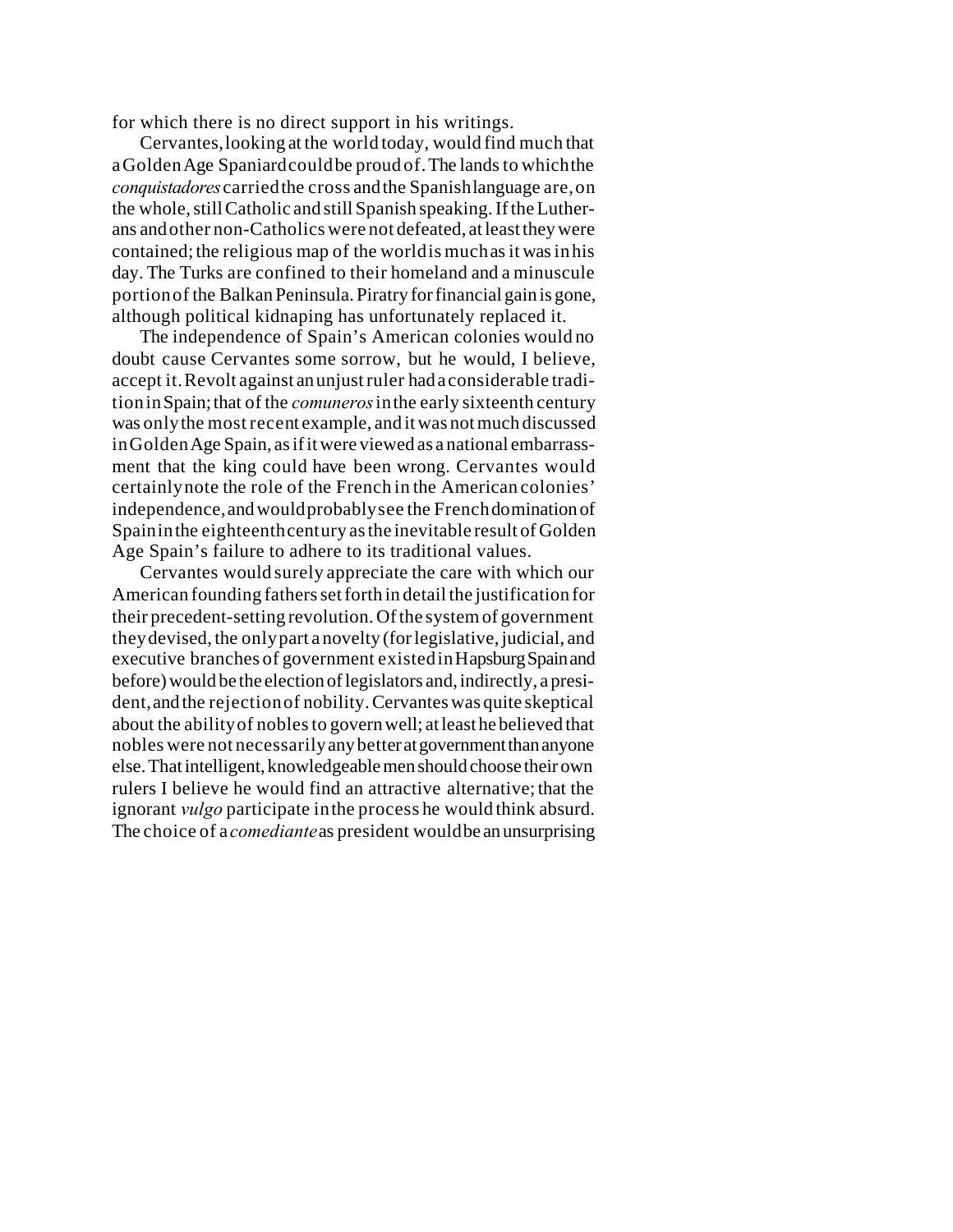result. $^{2}$ 

Cervantes, like anyone of his day, would be amazed at our technological progress andwealth, our public works (roads, water supplies), libraries, communications facilities, and ease of travel. Surelyhe wouldalso appreciate modern dentistry. He would, however,find the worldconfused and spiritually poorer, lacking faith, and point out that wealth has not made people happier than in his day, for happiness comes from within. Our current problems he wouldsee as properlyaddressed through spiritual, not technological means.Withthe correct principles,solutions to problems are easily arrived at; all that is needed is the will power, discipline, andsacrifice to carry them out. He would certainly favor an active government role inbothdomestic and foreign affairs. That others might disapprove,asthe Italians andDutchresentedthe Spanish presence andactivities,is of little importance if action is based on conviction.

Cervantes would appreciate the freedom and meritocratic nature of our society. He would say, however, that marriage is known in his day had disappeared in most countries; a contract that can be set aside is not what marriage, to him,was or should be.Probablyhis paternalistic view of the nature and proper role of women would be the most archaic part of his thought.

However,Cervantes would find our society one without goals, without leaders, and without heroes. From his perspective,for example, we do not honor sufficiently our military forces, who are movedto fight bypatriotism, not material reward, andwe do not give a successful general the same prestige as in his day. Even civilian heroes are ignored.Why do we not celebrate the Wright brothers,asthe Brazilians do Santos Dumont? Where is the monument to the first mento travel to the moon? Is notspace travel the modernequivalent of "fiar lavida aunleño," taking great risks in

<sup>2</sup> [An allusion to Ronald Reagan.]